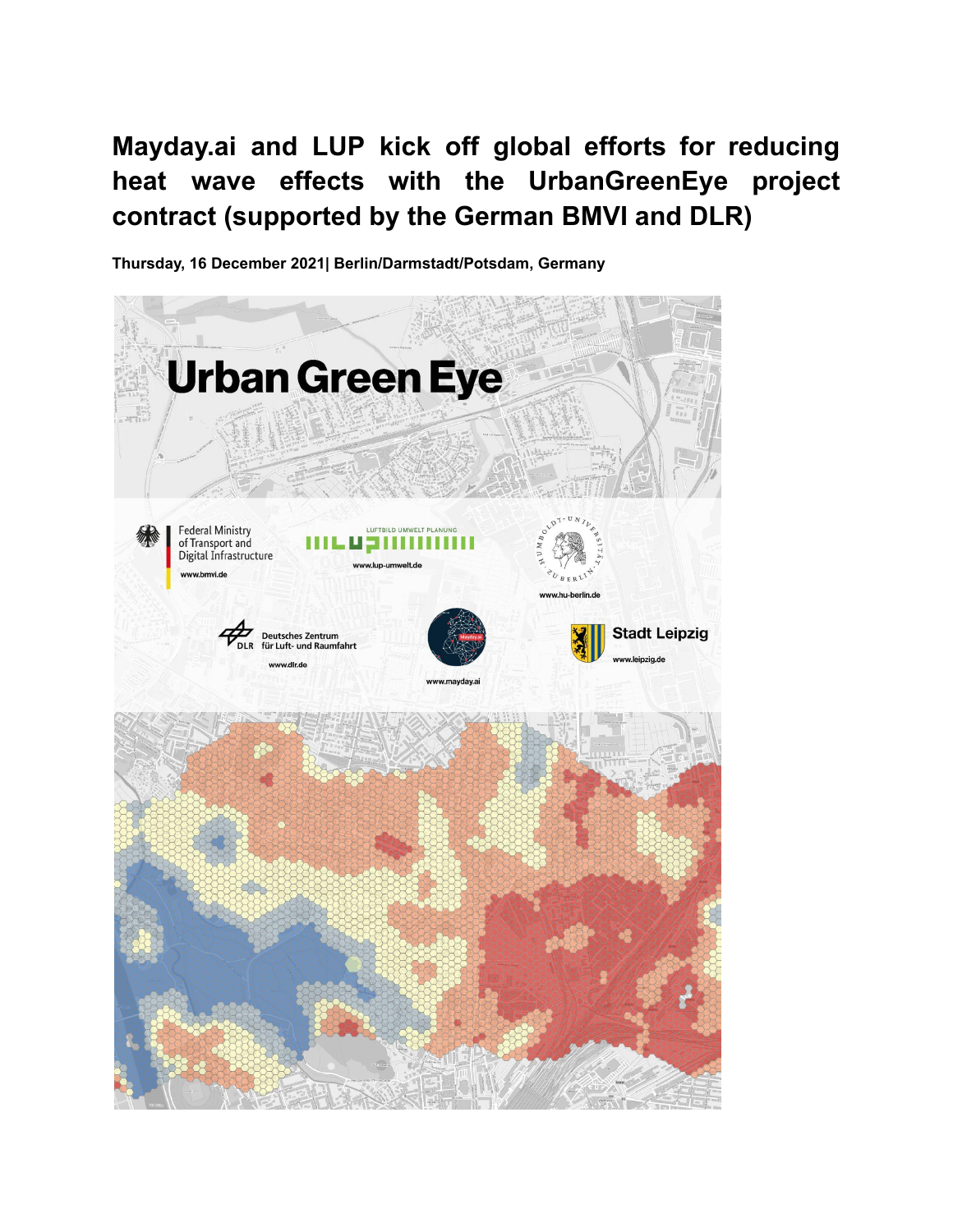Due to climate change, heat waves are becoming more frequent globally and their damaging effects are pervasive. Efforts to reduce their impact need to be stepped up urgently.

The German-based companies Mayday.ai – a provider of real time risk and disaster intelligence, LUP – a remote sensing and environmental monitoring and planning company, Humboldt University Berlin and the city of Leipzig, are joining efforts to mitigate risks related to heat waves starting with the UrbanGreenEye project, which is funded and supported by the Federal Ministry of Transport (BMVI) and the German Aerospace Centre (DLR).

Mayday's and LUP's innovative solution will help to reduce heat wave-related risks in urban areas by an intelligent use of remote sensing and AI technologies. The solution will be developed and piloted in Germany and will involve other consortium members like the Geographical Institute of von Humboldt University of Berlin, the German city of Leipzig and a number of German cities as piloting partners.

## *The UrbanGreenEye project – a German blueprint for mitigating the impact of heatwaves globally*

Mayday.ai and LUP, two leaders in risk and disaster intelligence, remote sensing and environmental monitoring are joining forces to roll-out a risk and disaster prevention product focused on heat waves starting with the UrbanGreenEye project.

The UrbanGreenEye project aims at reducing the effects of heat waves in urban areas and preventing the creation of urban heat islands through intelligent urban planning. The solution will allow decision-makers at the regional and local level to identify gaps in urban planning and suggest preventive measures, like rewilding. It will draw on earth observation data, in-situ measurements and machine learning.

The activity is supported by the German Federal Ministry of Transport and Digital Infrastructure (BMVI) and the German Aerospace Centre (DLR). The instrument supports solutions for climate change adaptation by building on capabilities of the EU's Copernicus programme.

Mayday and LUP will collaborate on the project with consortium partners, like the Geographical Institute of Humboldt University of Berlin and the German city of Leipzig. In addition, German cities from several regions, including Hamburg, Duisburg, Stuttgart, Potsdam, Gütersloh and Augsburg participate in the project as piloting and validation partners.

"*In order to sustainably anchor the added value and knowledge of the Copernicus data for monitoring heat islands in the municipalities, it is important to actively involve urban decision-makers in the project and provide them with expertise to support them. This is exactly what the UrbanGreenEye project is implementing.*" stated Lena Schultze Lieckfeld, Programme Manager at the DLR.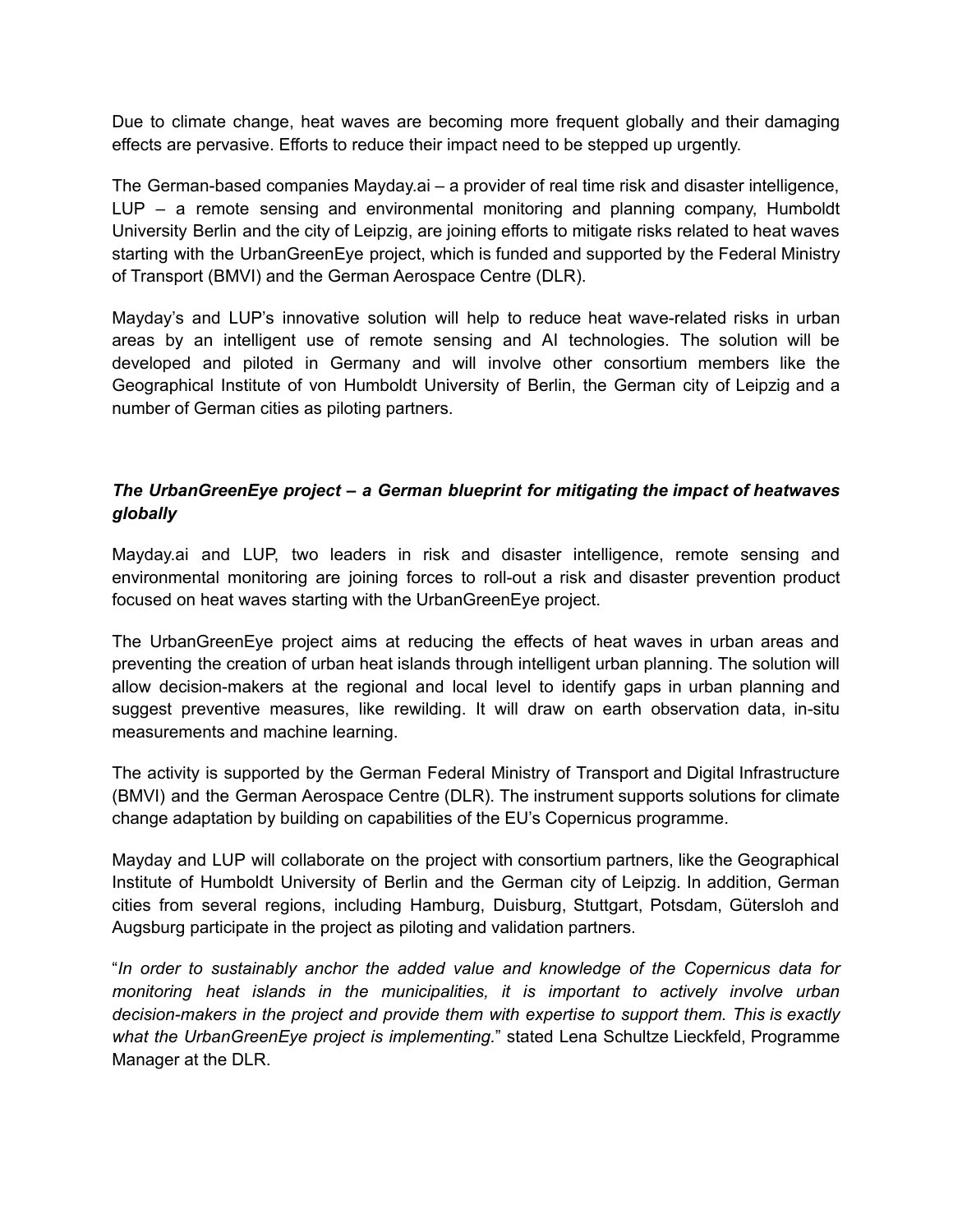While the principal users of the solution targeted by the project are German public authorities, a global version of the solution with additional features and integrating a number additional sensors will be globally rolled out under Mayday's real time intelligence platform. The platform covers multiple disaster types, all disaster management phases and all geographic regions.

## *Heat waves - temperature for action is rising*

Heat waves are among the most dangerous of natural hazards, but rarely receive adequate attention, since their death tolls and destruction are not always immediately visible. From 1998-2017, more than 166,000 people died due to heat waves, including more than 70,000 who died during the 2003 heat wave in Europe. (World Health Organisation (WHO), 2021: "Heatwaves", [URL\)](https://www.who.int/health-topics/heatwaves#tab=tab_1).

Population exposure to heat is increasing due to climate change. Globally, extreme temperature events are observed to be increasing in their frequency, duration and magnitude. Between 2000 and 2016, the number of people exposed to heat waves increased by around 125 million. The effects of heat are exacerbated in cities due to the urban heat island effect.

"*Deficits in urban green infrastructure and their negative effects can be quantified from space to better direct adaptation measures*. *UrbanGreenEye strives to provide municipalities with easy access to this data so that informed decisions can be made."* outlined Dr. Annett Frick, Head of Remote Sensing Department LUP Umwelt and the Urban Green Eye consortium lead.

"*We are excited to kick off the project in this German alliance, and humbled to have been selected to contribute with our AI data fusion capabilities, allowing heatwave mapping at parcel level. This project will help foster climate resilient communities by providing a surgical blueprint for nature based and rewilding solutions which not only counter heatwaves, but also help with significant decarbonization. A first of its kind, this template will have the potential to be used globally in a highly effective manner.*" said Kian Mirshahi, CEO and Founder of Mayday.ai

—ENDS—

*Notes to Editors*

## **Mayday.ai**

Mayday.ai is a German-based provider of real time risk and disaster intelligence. It covers multiple disasters, all phases of disaster management and all geographical regions of the world. Its platform is powered with earth observation and ancillary data. These are processed using some industry-first remote sensing solutions and its proprietary AI fusion engine. For crisis